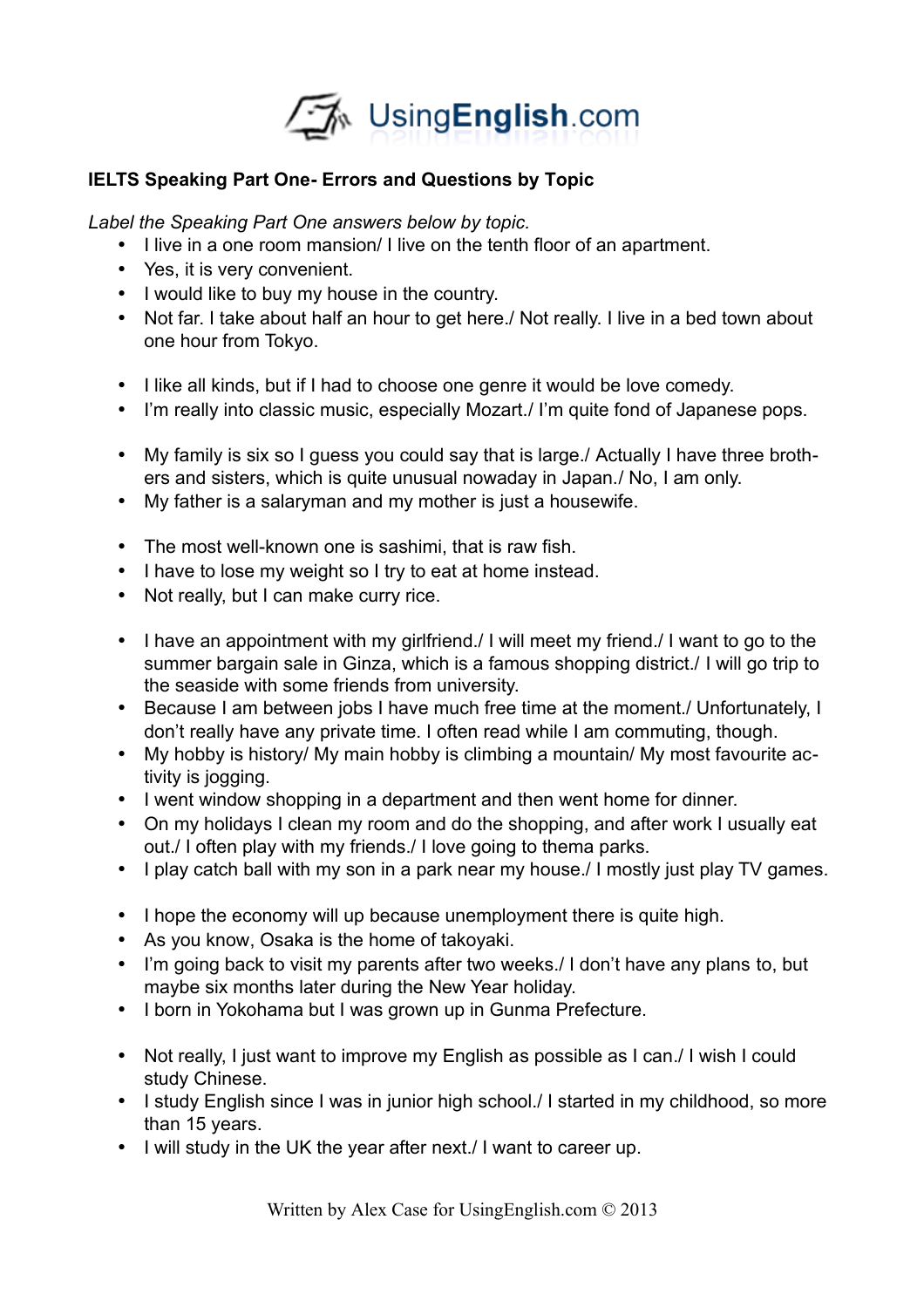

- I have to speak to foreigners at work.
- Yes. I've been having man to man Chinese lessons for the last few weeks.
- I like playing basket, volley and billiard./ Absolutely! I play sport everytime.
- Yes, I often play jogging/ I've recently started playing judo.
- I do aerobic at my local gym twice a week.
- Only once. I stayed in Edinburgh in England for two weeks./ Yes, I have. I was an exchange student in Canada ten years before.
- Quite a few. I have visited Swiss, Sweden, Russia, Belgie, Czech, Philippine and Deutsch./ When I was very small, I had visited Spain, but I don't remember it very well./ I have ever been to France but nowhere else.
- Not really, but I wish I could travel to abroad in the next few years.
- A fire was occurred in a hotel I stayed in while I was in Spain, but no one was hurt.
- My job is only arbeit now, so I'd like to become full time.
- I am a casher in a supermarket./ I'm a freshman in Mitsui Bussan./ I am a businessman. I provide customer support./ I'm in charge of inputting data./ I'm taking an MA. My major is politics./ I work as an office lady in a small printing company.
- I'm planning to take a master course from October next year.
- The spell is  $S, U, Z, U, K, I$ .
- My name is Suzuki.

*Did you notice anything strange about the sentences as you were classifying them?*

*Correct all the sentences above. Most only have one error.*

*Brainstorm the questions for those answers.*

*Ask and answer the same questions.*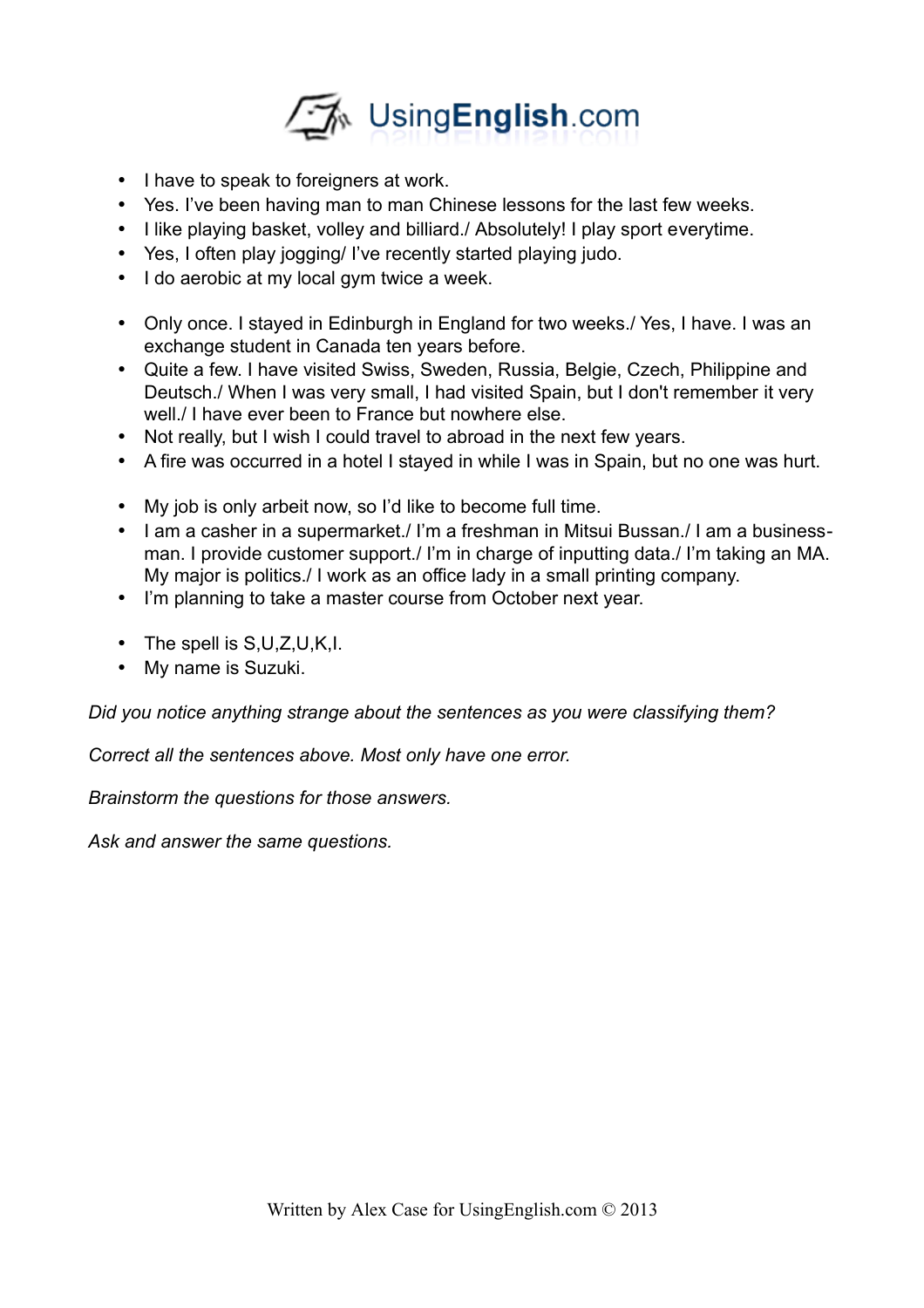

#### **Suggested answers Accommodation**

What sort of home do you live in?/ What kind of accommodation do you live in? I live in a studio apartment / I live on the tenth floor of an apartment building.

Do you like the place where you are living? Yes, it is very convenient for the station.

Where would you like to live? I would like to buy a house in the country. I would like to buy my own house in the country.

Do you live near here? Not far. It takes about half an hour to get here./ Not really. I live in a commuter town about one hour from Tokyo.

#### **Arts and media**

What kinds of movies do you like? I like all kinds, but if I had to choose one genre it would be romantic comedy.

What type of music do you enjoy most? I'm really into classical music, especially Mozart./ I'm quite fond of Japanese pop (music).

## **Family and friends**

Do you have a large family? There are six people in my family (plus me/ including me) so I guess you could say that is large./ Actually I have three brothers and sisters, which is quite unusual nowadays in Japan./ No, I am an only child.

What do your parents do? My father is an office worker and my mother is just a housewife.

## **Food and drink**

What is the most famous dish from your country? The most well-known one is sashimi, which is raw fish.

Do you often eat out? I have to lose weight so I try to eat at home instead. Can you cook?/ Are you good at cooking? Not really, but I can make curry.

## **Hobbies and free time**

Do you have any plans for the weekend?/ Do you have any plans for the next public holiday? I have a date with my girlfriend./ I will meet a friend of mine./ I want to go to the summer sales in Ginza, which is a famous shopping district./ I will take a trip to the seaside with some friends from university.

How much free time do you have? Because I am between jobs I have a lot of free time at the moment./ Unfortunately, I don't really have any time to myself. I often read while I am commuting, though.

What are your hobbies? I'm interested in history/ My main hobby is climbing mountains/ My favourite activity is jogging.

What did you do last night? I went window shopping in a department store and then went home for dinner.

What do you like doing in your free time? On my days off I clean my room and do the shopping, and after work I usually eat out./ I often go out with my friends./ I love going to theme parks.

What do you usually do in the evening?/ What do you usually do on your days off? I play catch with my son in a park near my house./ I mostly just play video games.

## **Hometown**